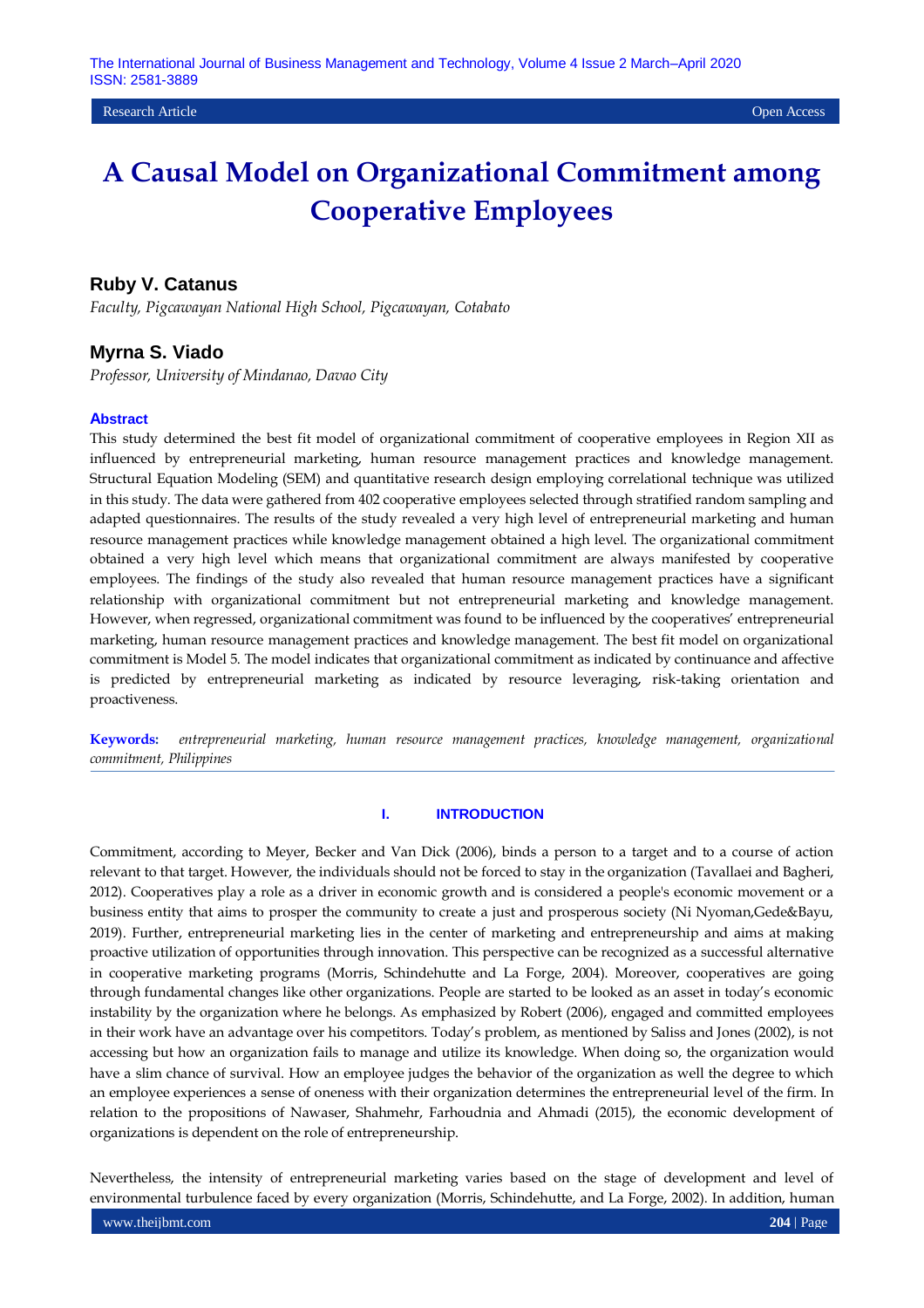resource management provide an edge to employee's commitment towards an organization goal in the global competitive market as stated in the findings of Lamba and Chouhary (2013), that the commitment and motivation built through good human resource management (HRM) practices also energize people working in the organization. In the same manner, the study of Ikechukwu (2018), knowledge management is one predictor variable that has the capacity of improving organizational commitment. Reasons being that organizational stakeholders were able to distribute knowledge among themselves, it will go a long way to solve many problems that is faced by organization. This study seeks to provide an insight into the entrepreneurial marketing, knowledge management and human resource management practices prevalent in the cooperative industry which influence organizational commitment and also pave the way for employing measures that will enhance the level of performance. On a practical level, the results of this study will hopefully provide practitioners with better insights into some practices that could be used to elevate organizational commitment.

#### **1.1. Research Objectives**

The study aimed to determine the best fit model on organizational commitment of cooperative employees in Region XII as influenced by entrepreneurial marketing, human resource management practices and knowledge management of cooperatives. Specifically, it sought to attain the following objectives: to assess the level of entrepreneurialmarketing, human resource management practices, knowledge management and organizational commitment; determine the relationship between the exogenous variables and the endogenous variable; to establish the significant influence of the exogenous variables to the endogenous variable; and to identify the best fit model of organizational commitment among cooperative employees.

#### **1.2 Hypotheses**

The hypotheses of the study that no significant relationship exist between entrepreneurial marketing, human resource management practices, knowledge management and organizational commitment among cooperative employees and there is no model best fits organizational commitment of cooperative employees were tested at .05 level of significance.

#### **1.3 Significance of the Study**

This study is helpful to all institutions including the academe. The results of this research may significantly contribute to the understanding of the management the conditions of its employees with regards to their commitment to the organization. In particular, the results of this study may be helpful to the cooperative management to be aware, prepared and ready to the reactions of the employees with regards to the company's entrepreneurial marketing, HRM practices, knowledge management. It may also guide the management to identify the factors which affect the employees in their commitment to the cooperative and make necessary suggestions on how to improve their performances. The results of the study may be helpful particularly to the employees of the cooperatives. The results may influence them in making decisions and consider whether to stay or leave the organization. They may be able to utilize their full potential that will result to optimum organizational performance.Furthermore, globally, this study can have an impact to individuals who are devoted to management become capable of believing and accepting the organization's goals and values. Through identifying the factors that may significantly influence the employees' organizational commitment, management can now conduct researches that will in time be of value in the future.

### **II. METHOD**

#### **2.1 Research Design**

This study utilized quantitative research design employing descriptive-correlational technique. The design is used to develop and employ mathematical models, theories and/or hypothesis pertaining to phenomena (Given, 2008). Also, the study used the Structure Equation Model (SEM) approach. This was used in determining the best fit model of organizational commitment which could be a basis for planning and intervention programs among institutions. Descriptive correlational design is concerned with how, what is, or what exists is related to some preceding event that has influence or affected a present condition or event (Cohen, Manion, & Morrison, 2013). The approach was appropriate since the study sought to ascertain the level and determine the interrelationships between entrepreneurial marketing, HRM practices, knowledge management and organizational commitment of cooperative employees.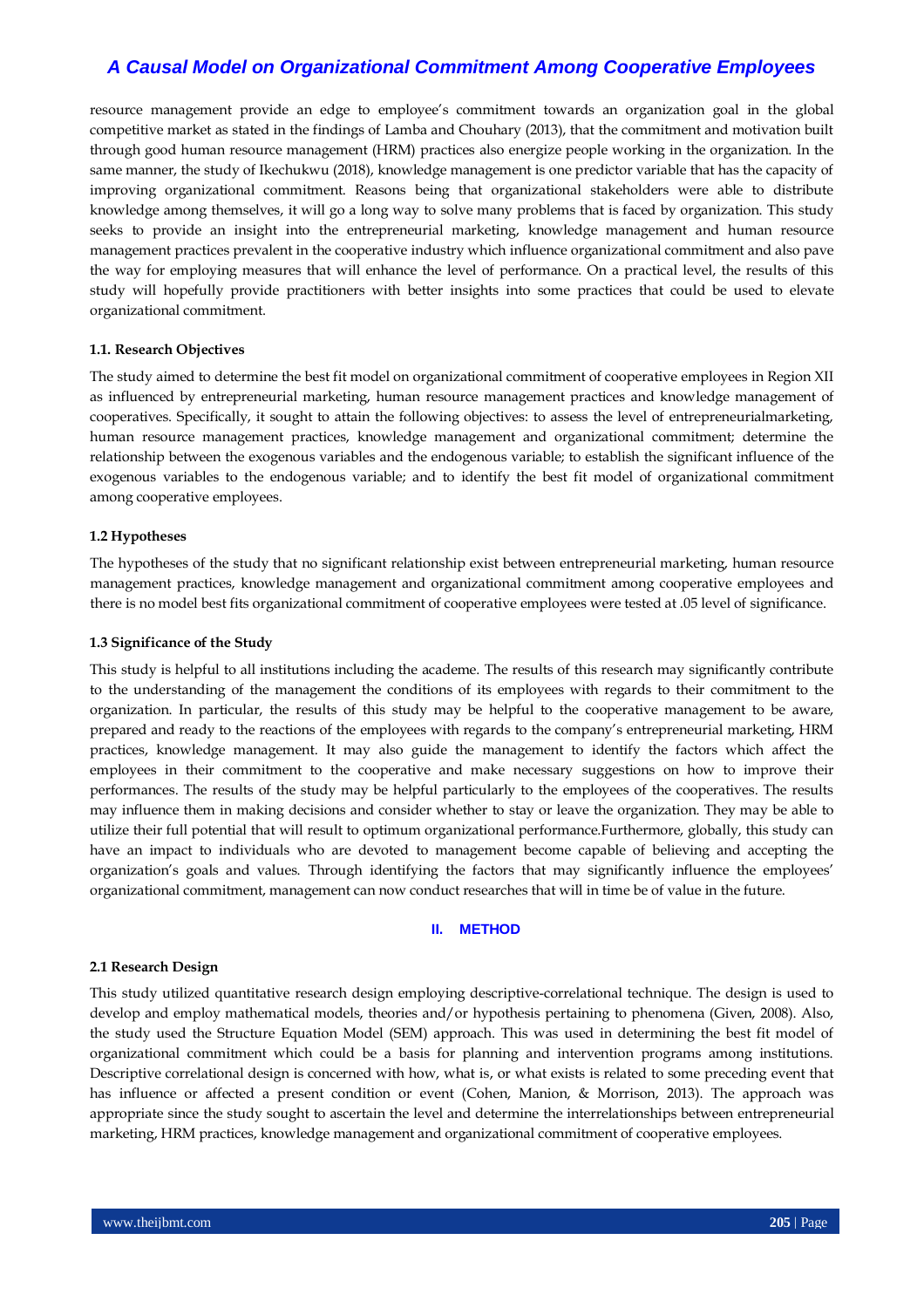#### **2.2 Population and Sample**

Scientific process was employed in choosing the respondents. Stratified random sampling was used in determining the respondents for this study. Stratified random sampling is a widely-used method for data analysis where the population is partitioned into subgroups called "strata" (Nguyen, Tirthapura, Shih, Srivastava & Xu, 2019). Stratified random sampling provides the flexibility to emphasize some strata over others. The total completed surveys reached 402 which was way higher than the maximum number of sample in Davis (2005) computing for finite population which is 400 at .05 significance level. Respondents of the study were existing employees from 21 identified cooperatives in Region XII. Employees employed at least six months in service were considered, such that their tenure has already been established. Those newly-appointed employees were not included. For purposes of context, all cooperative employees in and outside the locale, were excluded. Likewise, workers who were no longer connected with the cooperative were excluded from the study. Participants were allowed to withdraw anytime he or she feels uncomfortable, is intimidated, or there is actual or perceived threat to physical, psychological or emotional well-being.

#### **2.3 Research Instrument**

There were four instruments in this study adapted from various sources, to wit: entrepreneurial marketing (Becherer, Hlems& Mcdonald, 2012), HRM practices (Jafri, 2013), knowledge management (Jain, 2014) and organizational commitment (Meyer and Allen, 1997). All the instruments were constructed based on some relevant studies and literature reviewed. Prior to the administration, the draft of these instruments were tested for face and content validity by the panel of experts in the field of business management. Based on their comments and suggestions, revisions were made. After validation, pilot testing were performed.To test for reliability,Cronbach's alpha was used (Gliem & Gliem, 2003).

#### **2.4 Data Collection**

Several procedures were performed in collecting the data used in the study. The first procedure was the acquisition of consent to administer the study. Request letter signed by the adviser and the Professional Schools dean as well as the first endorsement signed by the dean was sent to the Regional Director of Cooperative Development Authority XII for the identification of cooperatives in the region. After the receipt of the reply letter from the Regional Director, together with the list of 2019 compliant cooperatives and the second endorsement, the questionnaires were delivered to the selected cooperatives. Gradual administration and retrieval of data, collation and tabulation of data were conducted wherein a screening was done to lessen the possible outliers during the analysis. Completed survey used in this study were from 402 respondents. The remaining completed questionnaires were double checked. After which, encoding, tabulating, and analysis followed. And lastly, analysis and interpretation of data wherein results were analyzed and interpreted based on the purpose of the study.

#### **2.5 Statistical Tool**

The statistical tools utilized to analyze the data gathered in this study were mean, Pearson r, multiple regression, and Structural Equation Modeling. Mean used was to measure the level of entrepreneurial marketing, knowledge management, human resource management practices and organizational commitment; Pearson r was used to determine the interrelationships between entrepreneurial marketing, knowledge management, HRM practices and organizational commitment; multiple regression was used to determine the significant predictors of organizational commitment; and SEM was used to assess the interrelationships among the hypothesized models and to determine the best fit model of organizational commitment.

#### **III. RESULTS AND DISCUSSION**

Shown in table 1 is the level of entrepreneurial marketing of cooperatives. The seven indicators of entrepreneurial marketing generated an overall mean rating of 4.42 or very high. This indicates that the entrepreneurial marketing among cooperatives is very high. This also means that entrepreneurial marketing is always observed among cooperatives in Region XII. The study affirmed that entrepreneurial proactiveness is a key driving force in achieving organizational commitment: by anticipating changes or needs in the market and initiating first to act on them (Okpara, 2009; Rauch, Wiklund, Freese, & Lumpkin, 2004). Likewise, better results are achieved when entrepreneurs find new ways to create or discover value (Becherer, Finch, & Helms, 2005/6). Organizations exploit opportunities by learning and adapting innovative concepts or ideas (Morris et al., 2002).Entrepreneurs who are innovation-oriented possess innovativeness or openness to newness and display an interest to be among the first to adopt innovation (Hultman, &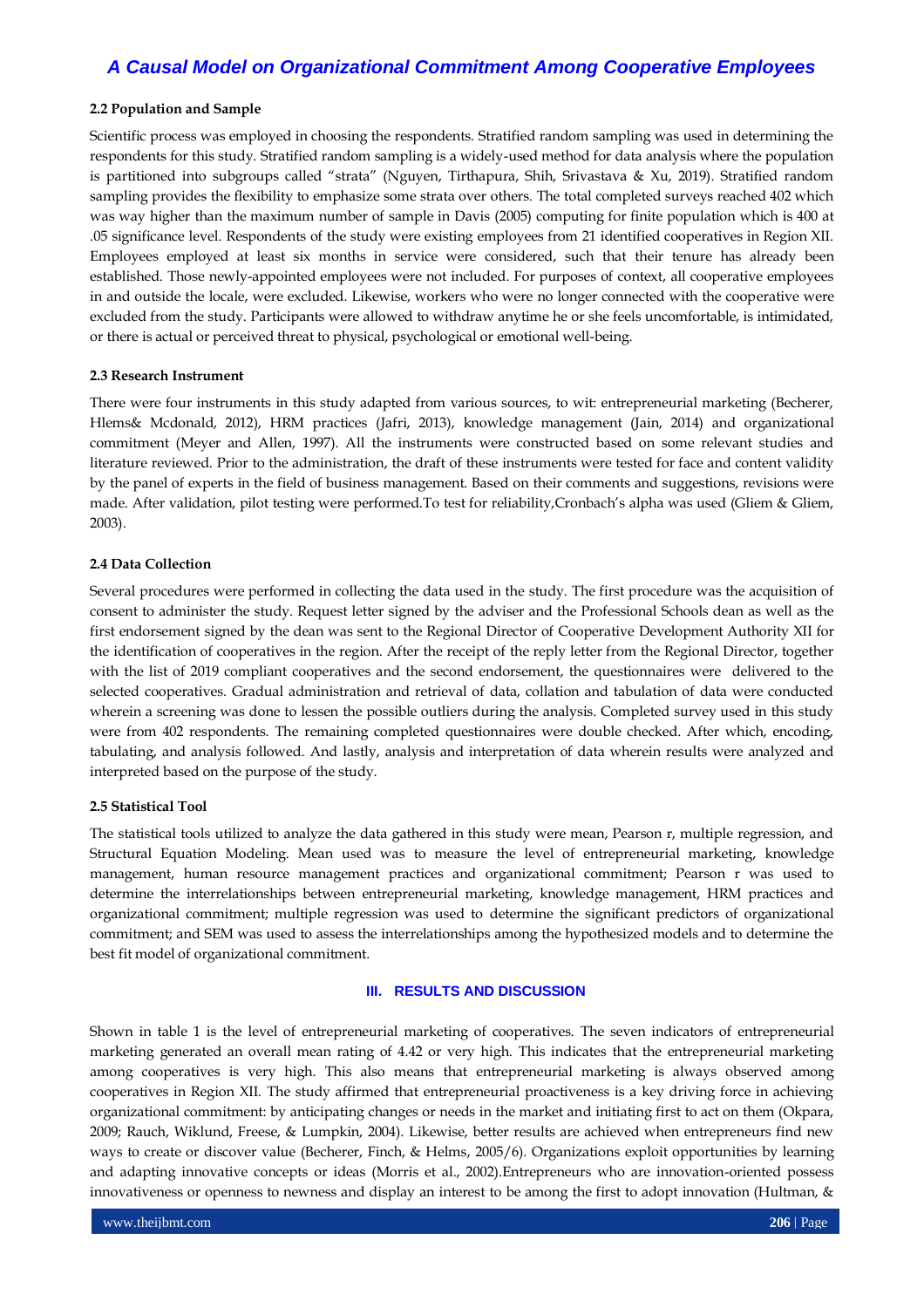Shaw, 2003; Marcati, Guido, & Peluso, 2008). Further, employees in the organization always takes a chance on an opportunity and is capable to use calculated actions to mitigate the risk present in every pursuit of opportunity, (Becherer et.al., 2012; Lumpkin and Dess, 2001; Morris et. al., 2002).Output of the study alludes that employees are aware that their public image may reflect consumer's perception of their cooperative (Spence and Essoussi, 2010). Lastly people in the cooperative use internal and external resources in achieving the goals of the organization (Hamali, 2015).

| Indicator               | SD   | Mean | Descriptive Level |
|-------------------------|------|------|-------------------|
| Proactiveness           | 0.30 | 4.60 | Very high         |
| Opportunity-focused     | 0.35 | 4.49 | Very high         |
| Risk-taking Orientation | 0.48 | 4.34 | Very high         |
| Innovation-oriented     | 0.44 | 4.38 | Very high         |
| Customer Intensity      | 0.43 | 4.33 | Very high         |
| Resource Leveraging     | 0.41 | 4.23 | Very high         |
| Value Creation          | 0.34 | 4.55 | Very high         |
| <b>Overall</b>          | 0.31 | 4.42 | Very high         |

#### **TABLE 1.** Entrepreneurial Marketing

InTable 2 is presented the list of the items in the four indicators of HRM practices. Thefour indicators of the HRM practices obtained an overall mean rating of 4.22 described as very high. The results showed that the human resource management practices of cooperatives is very high. This indicates that HRM practices is always observed among cooperatives in Region XII. This depicts that cooperatives develop a systematic assessment performance of their employees in his assigned tasks (Hassan, 2016). Building and developing the skills of the employees is a good investment for the organization. In addition the findings of the study assert that sorts of financial and non financial compensation are given to employees for their contribution to the organization (Jafri, 2013). Employees who are attracted to a reward system stay longer in the organization. Similarly, employees tend to stick to their cooperativebecause they are rewarded accordingly based on their performance (Kwenin, Muathe, & Nzulwa, 2013; Shoaib, Noor, Tirmizi, & Bashi, 2009; Sutherland, 2004).

| <b>TADLE 2.</b> Fullian Resource Management Fractices |      |                   |                   |  |  |  |  |
|-------------------------------------------------------|------|-------------------|-------------------|--|--|--|--|
| Indicator                                             |      | SD Mean           | Descriptive Level |  |  |  |  |
| Training and<br>Development                           | 0.50 | 4.20              | Very high         |  |  |  |  |
| Performance Appraisal                                 | 0.47 | 4.21              | Very high         |  |  |  |  |
| Work Life Balance                                     |      | $0.52 \quad 4.22$ | Very high         |  |  |  |  |
| Reward and Benefits                                   | 0.41 | 4.25              | Very High         |  |  |  |  |
| <b>Overall</b>                                        | 0.38 | 4.22              | Very High         |  |  |  |  |

**TABLE 2.** Human Resource Management Practices

In Table 3 is presented the level of knowledge management. These indicators determined the knowledge management and usage of technologies among employees. The four indicators of knowledge management obtained an over-all mean of 3.92, described as high level. The level of knowledge management among cooperatives is high. This means that knowledge management is oftentimes observed among cooperatives in Region XII. Results of the study is in consonance with the research conducted on by many researchers (Chong, 2005; Civi, 2000; Moffett, McAdam, & Parkinson, 2003). They have insisted that successful knowledge management project, particularly in knowledge creating and culture - sharing activities is dependent on top - management leadership and commitment. This also means that cooperatives are capable of managing its knowledge resources and abilities (Theriou, Maditinos & Therio,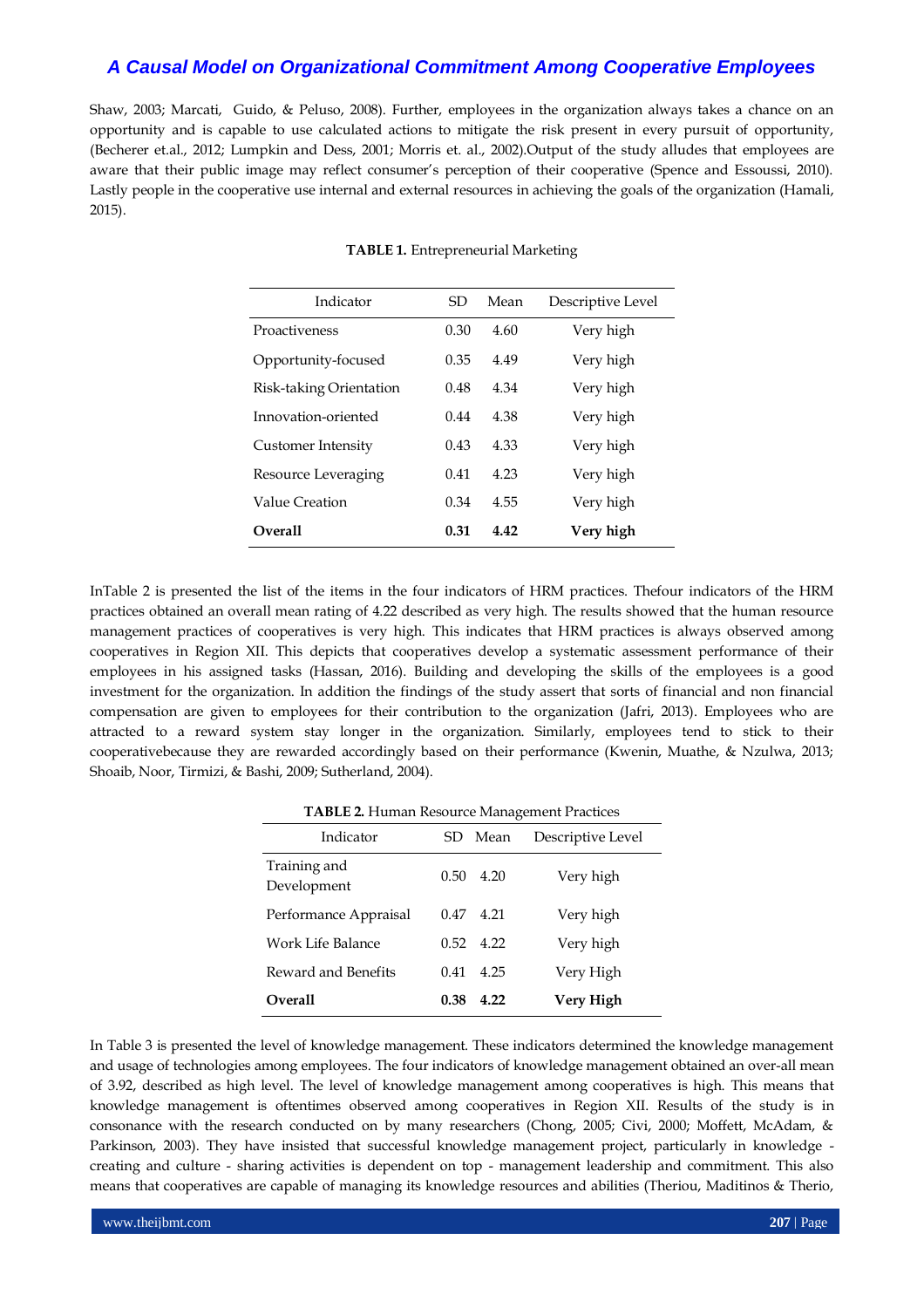2011). Moreover, cooperatives has a knowledge friendly corporate culture, management style and philosophy, among others (Albers, 2009; Becerra-Fernandez & Sabherwal, 2010; Cristina, 2009; Rehman, Mahmood, Sugathan, &Amin, 2010). Finally, results means that employees take into consideration the acquisition, processing, storage and dissemination of information by a technological based combination of computing and communications (Wei & Yeganeh, 2013).

| <b>TABLE 3. Knowledge Management</b>  |      |      |                   |  |  |  |  |
|---------------------------------------|------|------|-------------------|--|--|--|--|
| Indicator                             | SD   | Mean | Descriptive Level |  |  |  |  |
| <b>Information Technology</b>         | 0.58 | 3.85 | High              |  |  |  |  |
| Organizational Structure              | 0.64 | 3.88 | High              |  |  |  |  |
| Leadership and Top Management Support | 0.66 | 4.02 | High              |  |  |  |  |
| Knowledge Management Strategy         | 0.78 | 3.93 | High              |  |  |  |  |
| <b>Overall</b>                        | 0.60 | 3.92 | High              |  |  |  |  |

In Table 4 is presented the list of items in the three indicators of the organizational commitment of cooperative employees in Region XII. The three indicators of organizational commitment had an overall mean rating of 4.33 or very high. The results shows that organizational commitment is always manifested by cooperative employees. This asserts that personnel stick around because of the belief that a he/she should remain loyal to the organization (Khan, Naseem & Masood, 2016). The findings also signifies that employees feel that they are part of the family at the organization and feels a strong sense of belongingness (Allen and Meyer ,1990; Delegach, Kark, Katz-Navon & Van Dijk, 2017; Nguyen and Nguyen, 2017). Lastly, employees stay in the cooperative because they need to.and feel that they should remain in the organization (Kuzehchian, Zarei & Talebpour, 2003).

**TABLE 4.** Organizational Commitment

| Indicator              | SD   | Mean | Descriptive Level |
|------------------------|------|------|-------------------|
| Affective Commitment   | 0.40 | 4.37 | Very High         |
| Normative Commitment   | 0.73 | 4.15 | High              |
| Continuance Commitment | 0.50 | 4.48 | Very high         |
|                        | 0.43 | 4.33 | Very High         |

The data in table 5 showed the correlation between the entrepreneurial marketing and the organizational commitment of cooperative employees, the P-value that was .544 and correlation coefficient,  $r = 0.030$ . It can be perceived from the results that there was no significant relationship between entrepreneurial marketing and organizational commitment as reflected in the table. In addition, it can be noted that the findings of the study failed to reject the null hypothesis. On the other hand, proactiveness and value creation correlates with affective commitment. Results of the study is in consonance with the findings o[f Ghitulescu](https://www.emerald.com/insight/search?q=Brenda%20E.%20Ghitulescu) (2018), Parker and Wang (2015) and Wihler, Blickle, Ellen, Hochwarter, and Ferris (2017). Moreover, value creation is correlated with affective and continuance commitment. The findings also supports the studies conducted by Olsson and Matsson (2015) that value creation has a positive relationship with continuance and affective commitment. Further, the study is in consonance with the findings of [Hong&](http://doi.or.kr/10.PSN/ADPER6800569789) Ha (2015) thatrisk-taking positively correlates with the affective commitment. The study is comparable with the findings of Becherer, et al. (2012), that all seven dimensions of entrepreneurial marketing do not relate significantly to all outcome variables of small to mid-sized enterprises. The results demonstrate that alone or in combination of these entrepreneurial marketing constructs can affect organizational commitment.

**TABLE 5.** Relationship between Entrepreneurial Marketing and Organizational Commitment

| <b>Entrepreneurial Marketing</b> | <b>Organizational Commitment</b> |           |             |         |  |  |  |
|----------------------------------|----------------------------------|-----------|-------------|---------|--|--|--|
|                                  | Affective                        | Normative | Continuance | Overall |  |  |  |
| Proactiveness                    | $.130**$                         | .011      | $.160**$    | $.103*$ |  |  |  |
|                                  | .009                             | .832      | .001        | .039    |  |  |  |
|                                  | .043                             | $-172**$  | .067        | $-.059$ |  |  |  |
| Opportunity-focused              | .393                             | .001      | .183        | .236    |  |  |  |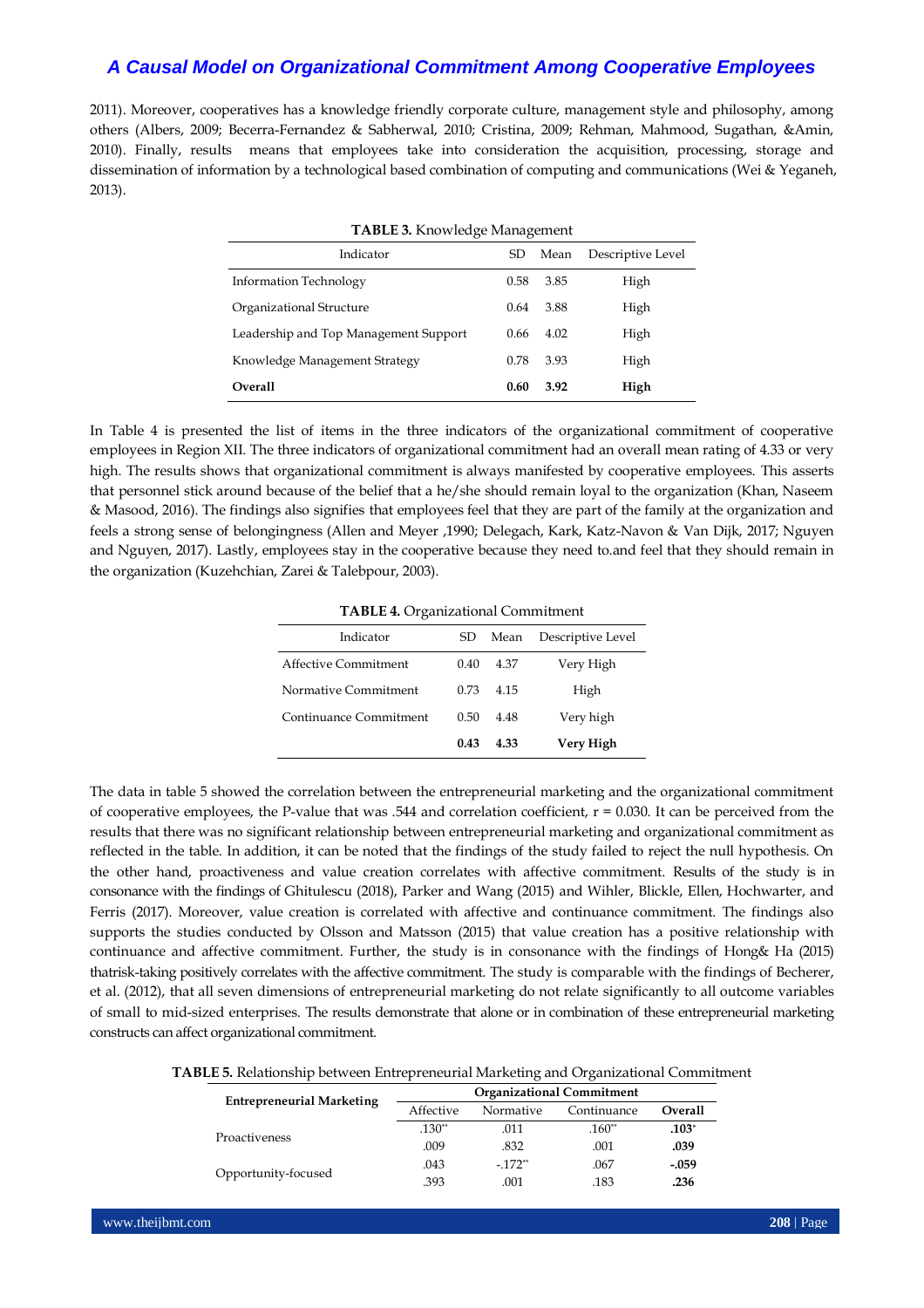|                         | .011    | $-.002$  | $.156**$ | .063    |
|-------------------------|---------|----------|----------|---------|
| Risk-taking Orientation | .831    | .970     | .002     | .211    |
| Innovation-oriented     | .084    | $-.108*$ | $.202**$ | .040    |
|                         | .092    | .030     | .000     | .422    |
|                         | $-.076$ | $-187**$ | .061     | $-102*$ |
| Customer Intensity      | .129    | .000     | .225     | .041    |
|                         | .001    | .022     | .066     | .039    |
| Resource Leveraging     | .982    | .663     | .186     | .439    |
| Value Creation          | $.103*$ | $-.020$  | $.178**$ | .086    |
|                         | .039    | .693     | .000     | .084    |
| <b>Overall</b>          | .044    | $-.081$  | $.164**$ | .030    |
|                         | .375    | .106     | .001     | .544    |

Similarly, the data in table 6 shows the relationship between HRM practices and organizational commitment of cooperative employees was found to be significant with a P-value less than 0.05, and  $r = 0.311$ which leads to rejecting the null hypothesis of the study. The overall result of HRM practices of cooperatives in Region XII is significantly correlated with the organizational commitment of employees. The result of the study is congruent with the exploration conducted by Mehwish, Abeera, Aideed & Tania (2019) on the HRM and organizational commitment. The results indicate that employees with positive perceptions about the human resources increase organizational commitment (Koc, Cavus, and Turgay, 2014; Lamba and Chouhary, 2013).

| <b>TABLE 6.</b> Relationship between HRM Practices and Organizational Commitment |                                  |           |             |                |  |  |  |
|----------------------------------------------------------------------------------|----------------------------------|-----------|-------------|----------------|--|--|--|
| <b>Human Resource Management Practices</b>                                       | <b>Organizational Commitment</b> |           |             |                |  |  |  |
|                                                                                  | Affective                        | Normative | Continuance | <b>Overall</b> |  |  |  |
| Training and Development                                                         | $.178**$                         | $.102*$   | $.278**$    | $.213**$       |  |  |  |
|                                                                                  | .000                             | .041      | .000        | .000           |  |  |  |
| Performance Appraisal                                                            | $.107*$                          | .022      | $.277**$    | $.149**$       |  |  |  |
|                                                                                  | .032                             | .664      | .000        | .003           |  |  |  |
| Work Life Balance                                                                | $.221**$                         | .088      | $.384**$    | $.258**$       |  |  |  |
|                                                                                  | .000                             | .076      | .000        | .000           |  |  |  |
| Reward and Benefits                                                              | $.224**$                         | $.363**$  | .386**      | $.414**$       |  |  |  |
|                                                                                  | .000                             | .000      | .000        | .000           |  |  |  |
| <b>Overall</b>                                                                   | $.224**$                         | $.166**$  | $.406**$    | $.311**$       |  |  |  |
|                                                                                  | .000                             | .001      | .000        | .000           |  |  |  |

In Table 7 is shown the value of correlation coefficient,  $r = -0.056$  and the P-value that was .262 when the level of knowledge management was correlated with the organizational commitment of employees. The results reveal that there is no significant relationship between knowledge management and the organizational commitment of employees. Hence, it can be noted that the findings of the study failed to reject the null hypothesis. The overall result of knowledge management of cooperatives in Region XII is not significantly correlated with the organizational commitment. In a singular state, the indicator information technology, is significantly correlated to organizational commitment. The results of the study is in consonance with the findings of Sadeghi & Yazdanfar (2018) that there is no meaningful relationship between the organizational commitment and knowledge management. The results contradict to the findings of the researches done by Kameli (2009) cited in Ehsan (2011), Bordbar (2014), and Ikechukwu (2018). On the other hand, the findings of the study is in consonance with the study of Sarayani, Mirineja and Keivani (2014) that there is a direct relationship between organizational commitment and information technology. According to Yeh, Lai, and Ho (2006), information technology facilitates in searching, accessing information, cooperating and communicating among organizational members.

**TABLE 7.** Relationship between Knowledge Management and Organizational Commitment

| Knowledge Management                  | <b>Organizational Commitment</b> |           |                                                               |                |  |  |
|---------------------------------------|----------------------------------|-----------|---------------------------------------------------------------|----------------|--|--|
|                                       | Affective                        | Normative | Continuance<br>$.306**$<br>.000<br>$.125*$<br>.012<br>$.106*$ | <b>Overall</b> |  |  |
|                                       | .042                             | .023      |                                                               | $.143**$       |  |  |
| <b>Information Technology</b>         | .399                             | .647      |                                                               | .004           |  |  |
|                                       | $-.067$                          | $-214**$  |                                                               | $-.090$        |  |  |
| Organizational Structure              | .183                             | .000      |                                                               | .072           |  |  |
| Leadership and Top Management Support | $-.048$                          | $-207**$  |                                                               | $-.088$        |  |  |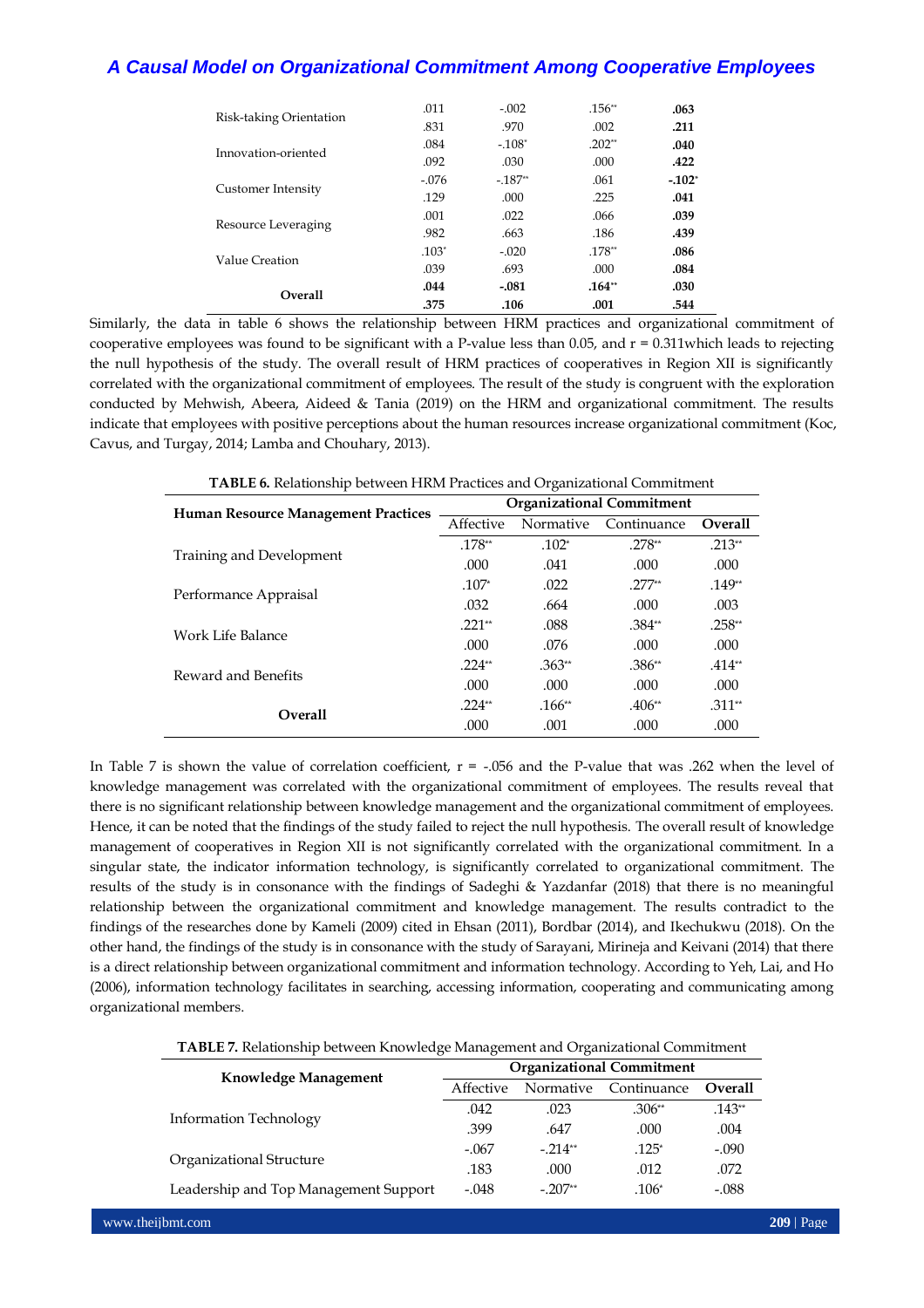|                               | .341       | .000       | .033    | .076       |
|-------------------------------|------------|------------|---------|------------|
| Knowledge Management Strategy | $-0.132**$ | $-0.239**$ | $.104*$ | $-0.130**$ |
|                               | .008       | .000       | .037    | .009       |
| Overall                       | $-.064$    | $-187**$   | .171**  | -.056      |
|                               | .200       | .000       | .001    | 262        |

The analysis of organizational commitment as regressed on entrepreneurial marketing, HRM practices and knowledge management revealed a significant influence on organizational commitment as reflected in the F-value of 55.293 at (p<0.01).The computed R2 value is 0.294 which means that 29.4% of the variance of organizational commitment is due to the variance of entrepreneurial marketing, HRM practices and knowledge management. This means further that 71.6% is attributed to other variables not covered in this study. The result is significant hence the null hypothesis of no significant influence is rejected. The three independent variables need each other to significantly influence the dependent variable. It can be deduced that the use of entrepreneurial marketing influence the achievement of goals for the company (Becherer, et al., 2012). Moreover, perceptions held by employees that they are safe and well satisfied (Mehwish et. al., 2019), are highly influenced by their commitment to their organization and their specific personality dimension. The employees' commitment is influenced by their performance in human resource activities and the employees' awareness of their own specific roles (Nasiri, 2017). Furthermore, the propositions of Dimas and Faisal (2019) and Susanto and Putra (2019) concluded that knowledge management influences organizational commitment.

There were five generated models presented in the study. The summary of the findings of the goodness of fit measures of these five generated models is presented in Table 8. In identifying the best fit model, all indices included must consistently fall within the acceptable ranges. Chi-square/degrees of freedom value should be less than 5 with its corresponding p-valuegreater than 0.05.Root mean square error approximation value must be less than 0.05 and its corresponding Pclose value must be greater than 0.05. The other indices such as the normed fit index, Tucker-Lewis index, comparative fit index and the goodness of fit index must all be greater than 0.95.

|         |                                         | <b>TADLES.</b> Summary of Goodness of Fit iviessures of the Frve Generated Models |                         |            |            |                        |         |                          |         |
|---------|-----------------------------------------|-----------------------------------------------------------------------------------|-------------------------|------------|------------|------------------------|---------|--------------------------|---------|
|         |                                         | P-value                                                                           | CMIN/DF                 | <b>GFI</b> | <b>CFI</b> | <b>NFI</b>             | TLI     | <b>RMSEA</b>             | P-close |
|         | Model                                   | (>0.05)                                                                           | (0 < value < 2)         | (>0.95)    | (>0.95)    | (>0.95)                | (>0.95) | $(0.05)$                 | (20.05) |
|         | 1                                       | .000                                                                              | 11.375                  | .716       | .711       | .693                   | .665    | .161                     | .000    |
|         | $\overline{2}$                          | .000                                                                              | 9.471                   | .769       | .767       | .748                   | .726    | .145                     | .000    |
|         | 3                                       | .000                                                                              | 6.207                   | .900       | .921       | .908                   | .894    | .114                     | .000    |
|         | 4                                       | .000                                                                              | 6.916                   | .804       | .838       | .816                   | .809    | .121                     | .000    |
|         | 5                                       | .347                                                                              | 1.060                   | .998       | 1.000      | .993                   | .998    | .012                     | .637    |
| Legend: | CMIN/DF - Chi Square/Degrees of Freedom |                                                                                   |                         |            |            | NFI – Normed Fit Index |         |                          |         |
|         | GFI                                     |                                                                                   | - Goodness of Fit Index |            |            |                        |         | TLI - Tucker-Lewis Index |         |

**TABLE8.** Summary of Goodness of Fit Measures of the Five Generated Models

RMSEA – *Root Mean Square of Error Approximation* CFI – *Comparative Fit Index*

In terms of the research question related to the model that best represents the variables that predicts organizational commitment, the original proposed model outlined in Fig.1 requires some modification in order to fit the data. A model showing the direct causal link of the exogenous variable entrepreneurial marketing towards the organizational commitment. The model is a modified version of Model 5 wherein some indicators with low values were removed. Model 5 was found to have indices that consistently indicate a very good fit to the data as all the indices presented fall within each criterion. Therefore, the null hypothesis of no best fit model was rejected. It could be stated that there is a best fit model that predicts the organizational commitment of a cooperative employee in Region XII. The findings suggest that organizational commitment of cooperative employees was best anchored on: entrepreneurial marketing which was measured in terms of proactiveness, risk-taking orientation and resource leveraging. It could be seen from the model that only affective commitment and continuance commitment remained as the measurement construct of organizational commitment, out of the three indicators. The need to connect employees are better understood by organizations to improve/strengthen their organizational commitment (Allen & Meyer, 1990; Delegach et al., 2017; Nguyen & Nguyen, 2017). Cooperatives exhibit proactiveness, which reveals themselves through actions in a formulation of stated belief and the implantations of these beliefs (Rosemond, Edward & Moses, 2012). In addition,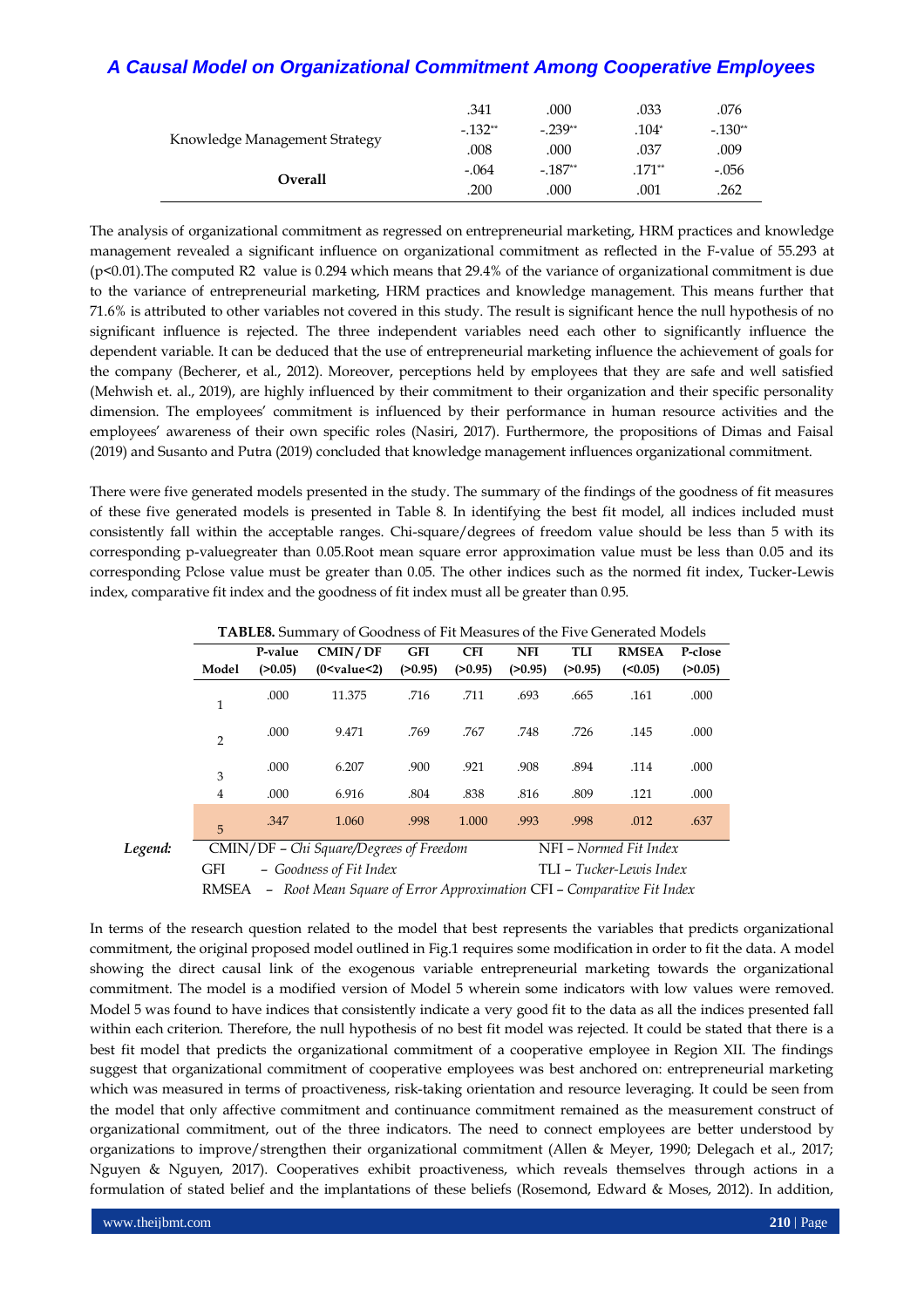cooperatives are also risk-takers andcapable in identifying risk factors, and mitigating or sharing those factors (Becherer et al., 2012; Morris et al., 2002). Lastly, cooperatives can leverage their resources and are capable in doing more with less as well recognize a resource not being used optimally (Morris et al., 2002).



Figure1. Direct Causal Link of the Exogenous Variable Entrepreneurial Marketing Towards the Organizational Commitment

#### **IV. Conclusion**

In the light of the findings of the study, the following conclusions are drawn. The very high level of entrepreneurial marketing and HRM practices and high level of knowledge management may introduce useful views and conclusion for the management to take into account for maintaining these perception among cooperative employees. Committed employees remain loyal thus allowing them to have a continuous stream of labor and retain valuable personnel will help cooperatives achieve its goal. Affective and continuance commitment may improve organizational commitment but it is better to gain the affection of employees, that they may stay not because they have to or due to the cost associated if they leave the organization but because their heart and loyalty is with the organization. Organizational commitment of cooperative employees was best anchored on entrepreneurial marketing which was measured in terms of proactiveness, risk-taking orientation and resource leveraging. The research findings of this study are only limited to cooperatives operating in the Region XII. Thus, further researches should be conducted in other regions and cooperatives in order to confirm, contradict and generalize the results. Sectoral differences should also be taken into account. Due to the varying nature of each sector or industry, applying organizational commitment concept into different sectors might generate different results compared to those in cooperative sector.

#### **REFERENCES**

- [1] Meyer, J., Becker, T., & Van Dick, R. (2006). Social Identities and Commitment at Work: Toward an Integrative Model. *Journal of Organizational Behavior*, Vol. 27, pp. 665-683.
- [2] Tavallaei, R.A., & Bagheri, M. (2012). *The effect of organizational commitment on organization reviewed.* Police Human Development, 7(30), 73-96.
- [3] Ni Nyoman S., Gede G., and Gde Bayu S.P. (2019). *The Effect of Organizational Compensation and Commitment to Organizational Citizenship Behavior in the Cooperative and Small, Middle Enterprises Department of Bali Province.* International Journal of Contemporary Research and Review, Vol. 10, Issue. 01, Page no: ME 21210- 21218 DOI[: https://doi.org/10.15520/ijcrr.v10i01.643](https://doi.org/10.15520/ijcrr.v10i01.643)
- [4] Morris, M.H., Schindehutte, M., & La Forge, R.W. (2004). *The emergence of entrepreneurial marketing: nature and meaning.* Editor: Harold P. Welsch. Entrepreneurship: The Way Ahead. Routledge.
- [5] Robert, M. (2006). *Stress in the Work Place.* (1st Edition). New Jersey. Pearson Publishers.
- [6] Sallis, E. & Jones, G. (2002). Knowledge Management in Education. Great Britain: Kogan Press.
- [7] Nawaser, K., Shahmehr, F., Farhoudnia, B., & Ahmadi, M. (2015). *How Do Organizational Justice and Commitment Affect Organizational Entrepreneurship? An Empirical Investigation in Iran.* International Journal of Economics and Finance; Vol. 7, No. 2; 2015.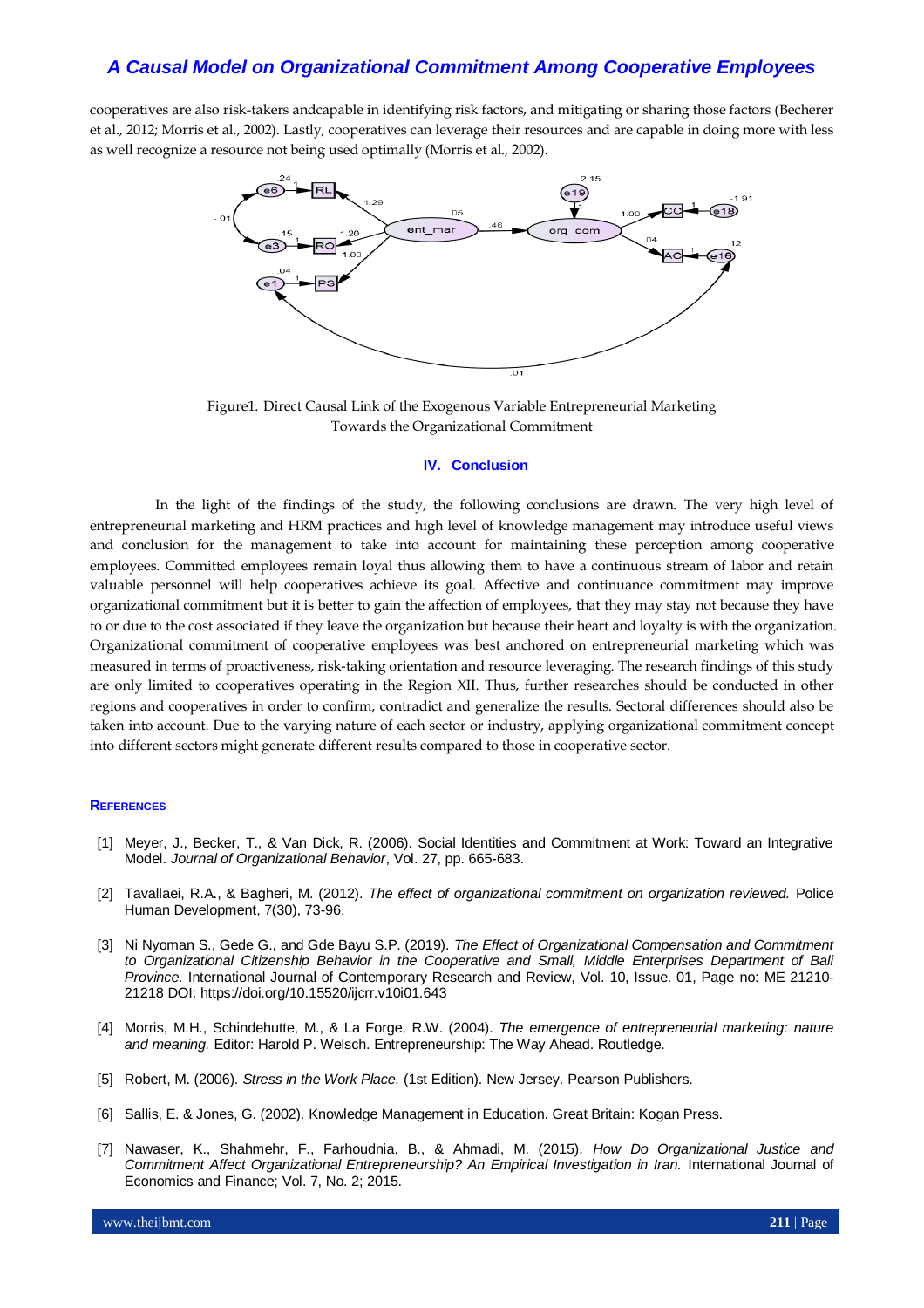- [8] Morris, M.H., Schindehutte, M., and La Forge, R.W. (2002). *Entrepreneurial marketing: a construct for integrating emerging entrepreneurship and marketing perspectives.* Journal of Marketing Theory and Practice 10, No. 4.
- [9] Lamba, S., & Chouhary, N. (2013). *Impact of HRM Practices on Organizational Commitment of Employees.*  International Journal of Advancements in Research & Technology, Volume 2, Issue 4, April 2013. ISSN 2278‐ 7763
- [10] Ikechukwu, D. (2018). *Knowledge Management and Organizational Commitment.* International Journal of Business and Management Invention (IJBMI), vol. 07, no. 03, 2018, pp. 19–24.
- [11] Given, L. (2008).The SAGE Encyclopedia of Qualitative Research Methods. doi: [https://dx.doi.org/10.4135/9781412963909.](https://dx.doi.org/10.4135/9781412963909)
- [12] Cohen, L., Manion, L., and Morrison, K. (2013). *Research Methods in Education.* Routledge.
- [13] Nguyen, T.D., Tirthapura, S., Shih, M., Srivastava, D., & Xu, B. (2019). *Stratified random sampling from streaming*  and stored data. 22<sup>nd</sup> International Conference on Extending Database Technology. ISBN 978-3-89318-081-3.
- [14] Davis, D. (2005). *Business Research for Decision Making*. Australia. Thomson South-Western.
- [15] Becherer, R.C., Helms, M.M.; and McDonald, J.P. (2012). *The Effect of Entrepreneurial Marketing on Outcome Goals in SMEs.* New England Journal of Entrepreneurship: Vol. 15 : No. 1, Article 3.
- [16] Jafri, H.(2013). *HRM Practices as Predictors of Employee Engagement: An Empirical Investigation.* Anvesha, Vol. 6 No. 4.
- [17] Jain, P. (2014). *A survey of Knowledge Management Practice among academic staff at the University of Botswana.* 25th Australasian Conference on Information Systems. 8th -10th Dec 2014, Auckland, New Zealand.
- [18] Meyer, J.P., & Allen, N.J. (1997). *Commitment in the workplace: theory, research and implications.* Thousand Oaks, CA: Sage.
- [19] Gliem, J.A. and Gliem, R.R. (2003). *Calculating, Interpreting, and Reporting Cronbach's Alpha Reliability Coefficient for Likert-Type Scales.* Midwest Research to Practice Conference in Adult, Continuing, and Community Education, Columbus, 82-88.
- [20] Okpara, J.O. (2009). *Strategic choices, export orientation and export performance of SMEs in Nigeria.* Management Decisions, 47(8), 1281-1299.
- [21] Rauch, A., Wiklund, J., Freese, M., & Lumpkin, G.T. (2004). *Entrepreneurial orientation and firm performance: Cumulative empirical evidence.* Paper presented at the 23rd Babson College Entrepreneurship Research Conference. Glasgow.
- [22] Becherer, R.C., Finch, J.H., and Helms, M.M. (2005/2006). *The Influences of Entrepreneurial Motivation and New Business Acquisition on Strategic Decision Making,* Journal of Small Business Strategy.16(2) 1-14.
- [23] Hultman, C. and Shaw, E. (2003). *The interface between transactional and relational orientation in small service*  firm's marketing behaviour: A study of Scottish and Swedish small firms in the service sector. Journal of Marketing Theory and Practice 11(1), 36–51.
- [24] Marcati, A., Guido, G., and Peluso, A.Mj. (2008). *The Role of SME Entrepreneurs' Innovativeness and Personality in the Adoption of Innovations*, Research Policy, 37(9),1579–1601.
- [25] Lumpkin, G.T., & Dess, G.G. (2001). *Linking two dimensions of entrepreneurial orientation to firm performance: the moderating role of environment and life cycle.* Journal of Business Venturing, 16, 429-451.
- [26] Spence, M. and Essoussi, L.H. (2010). *SME Brand Building and Management: An Exploratory Study.* European Journal of Marketing, 44(7/8),1037–1054.
- [27] Hamali, S. (2015). *The Effect of Entrepreneurial Marketing on Business Performance : Small Garment Industry in Bandung City, Indonesia.* Developing Country Studies. ISSN 2224-607X (Paper) ISSN 2225-0565 (Online) Vol.5, No.1.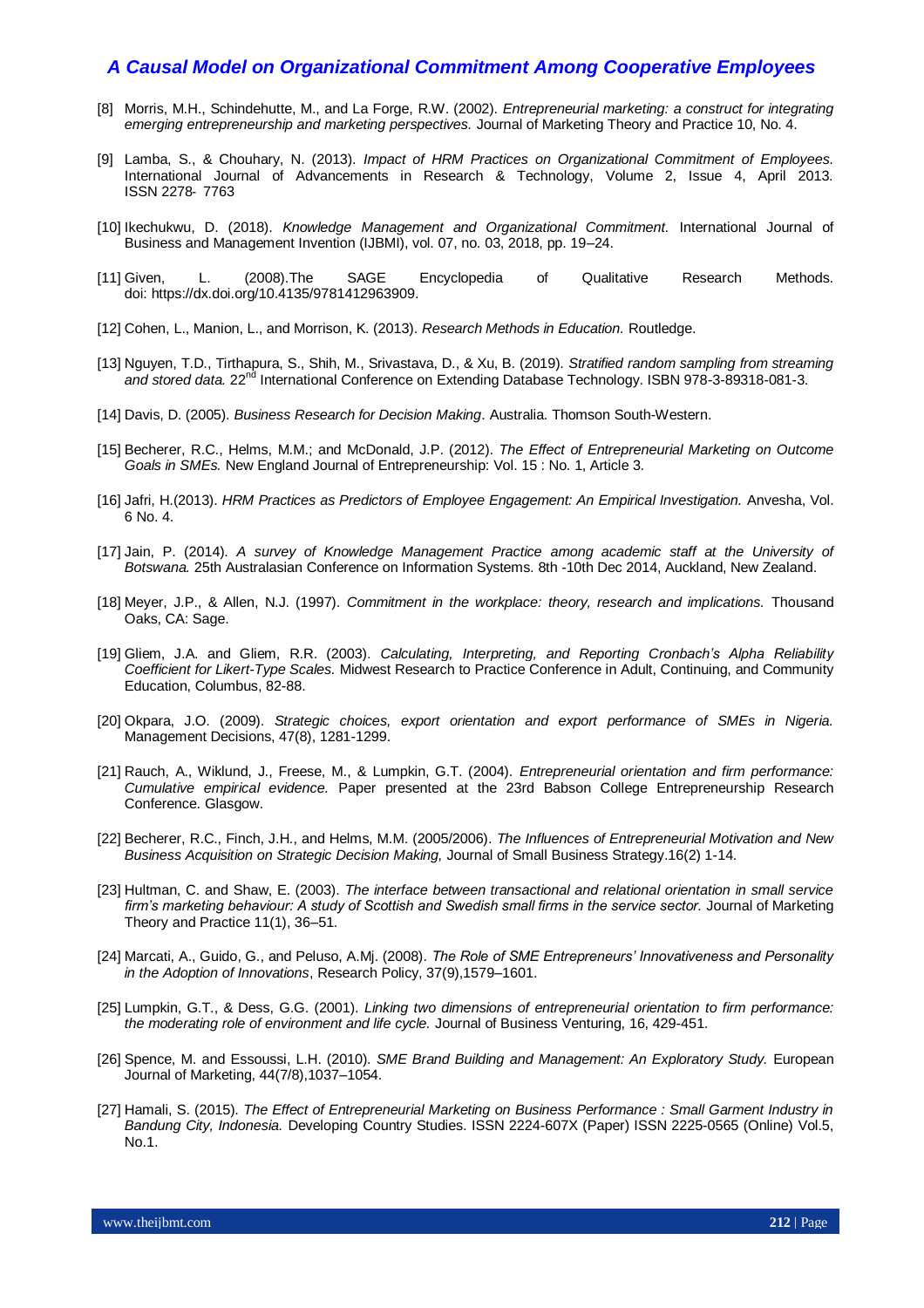- [28] Hassan, S. (2016). *Impact of HRM Practices on Employee's Performance*. International Journal of Academic Research in Accounting, Finance and Management Sciences Vol. 6, No.1, January 2016, pp. 15–22 E-ISSN: 2225-8329, P-ISSN: 2308-0337.
- [29] Kwenin, D.O., Muathe, S., and Nzulwa, R. (2013). *The Influence of Employee Rewards, Human Resource Policies and JobSatisfaction on the Retention of Employees in Vodafone Ghana Limited.* European Journal of Business and Management www.iiste.org ISSN 2222-1905 (Paper) ISSN 2222-2839 (Online) Vol.5, No.12.
- [30] Shoaib, M., Noor, A., Tirmizi, S.R. & Bashir, S. (2009). *Determinants of Employee Retention in Telecom Sector in Pakistan*. Proceedings 2nd CBRC, Lahore, Pakistan.
- [31] Sutherland, M.M. (2004). *Factors affecting the retention of Knowledge Workers*. PhD Dissertation, Faculty of Economics and Management Sciences, University of Johannesburg.
- [32] Chong, S.C. (2005). *Implementation of Knowledge Management among Malaysian ICT Companies: An Empirical Study of Success Factors and Organizational Performance.* Malaysia Multimedia University. Unpublished.
- [33] Civi, E. (2000). *Knowledge Management as a Competitive Asset: A Review*. Marketing Intelligence and Planning. 8(4): 166-174.
- [34] Moffett, S., McAdam, R., and Parkinson, S. (2003). *An Empirical Analysis of Knowledge Management Applications.* Journal of Knowledge Management. 7(3): 6 – 26.
- [35] Theriou, N., Maditinos, D., and Therio, G. (2011). *Knowledge Management Enabler Factors and Firm Performance: An Empirical Research of the Greek Medium and Large Firms. European Research Studies, Volume XIV, Issue (2), 2011.*
- [36] Albers, J.A. (2009). *A Practical Approach to Implementing Knowledge Management.* Journal of Knowledge Management Practice (10:1).Retrieved 11 July, 2019, from [http://www.tlainc.com/articl174.htm.](http://www.tlainc.com/articl174.htm)
- [37] Becerra-Fernandez, I., and Sabherwal, R. (2010). *Knowledge Management: Systems and Processes.* Armonk, N.Y.: M.E. Sharpe.
- [38] Cristina, T.M. (2009). *Critical Factors to Knowledge Management Implementation.* The International Conference on Economics and Administration, Faculty of Administration and Business, University of Bucharest, Romania ICEA – FAA Bucharest, 14-15th November 2009.
- [39] Rehman, M., Mahmood, A.K.B., Sugathan, S.K., and Amin, A. (2010). *Implementation Of Knowledge Management In Small And Medium Enterprises.* Journal of Knowledge Management Practice (11:1).
- [40] Wei, C.C., and Yeganeh, M. (2013). *The Influence Of Information Technology On The Knowledge Management Process.* Journal of Knowledge Management Practice, Vol. 14, No. 1.
- [41] Khan, R., Naseem, A., & Masood, S.A. (2016). Effect of Continuance Commitment and Organizational Cynicism on Employee Satisfaction in Engineering Organizations. International Journal of Innovation, Management and Technology, Vol. 7, No. 4.
- [42] Allen, N.J. and Meyer, J.P. (1990). *The measurement and antecedents of affective, continuance and normative commitment to the organization.* Journal of Occupational Psychology, Vol. 63 No. 1, pp.1-18.
- [43] Delegach, M., Kark, R., Katz-Navon, T., & Van Dijk, D. (2017). A focus on commitment: the roles of transformational and transactional leadership and self-regulatory focus in fostering organizational and safety commitment. *European Journal of Work and Organizational Psychology*, 26(5), 724-740.
- [44] Nguyen, T.D., & Nguyen, V.T. (2017). *Promoting organizational commitment and organizational citizenship behaviors in vietnamese enterprises: the influence of corporate reputation.* ICFE 2017, 365.
- [45] Kuzehchian, H., Zarei, J., Talebpour, M. (2003). *The relationship between organizational commitment and job satisfaction of school administrators and teachers of physical education in Khorasan province.* Journal of Olympic, Vol.32, PP:43-52.
- [46] Ghitulesc[u, B.](https://www.emerald.com/insight/search?q=Brenda%20E.%20Ghitulescu) (2018). *Psychosocial effects of proactivity.* [Personnel Review,](https://www.emerald.com/insight/publication/issn/0048-3486) Vol. 47 No. 2, pp. 294- 318. <https://doi.org/10.1108/PR-08-2016-0209>